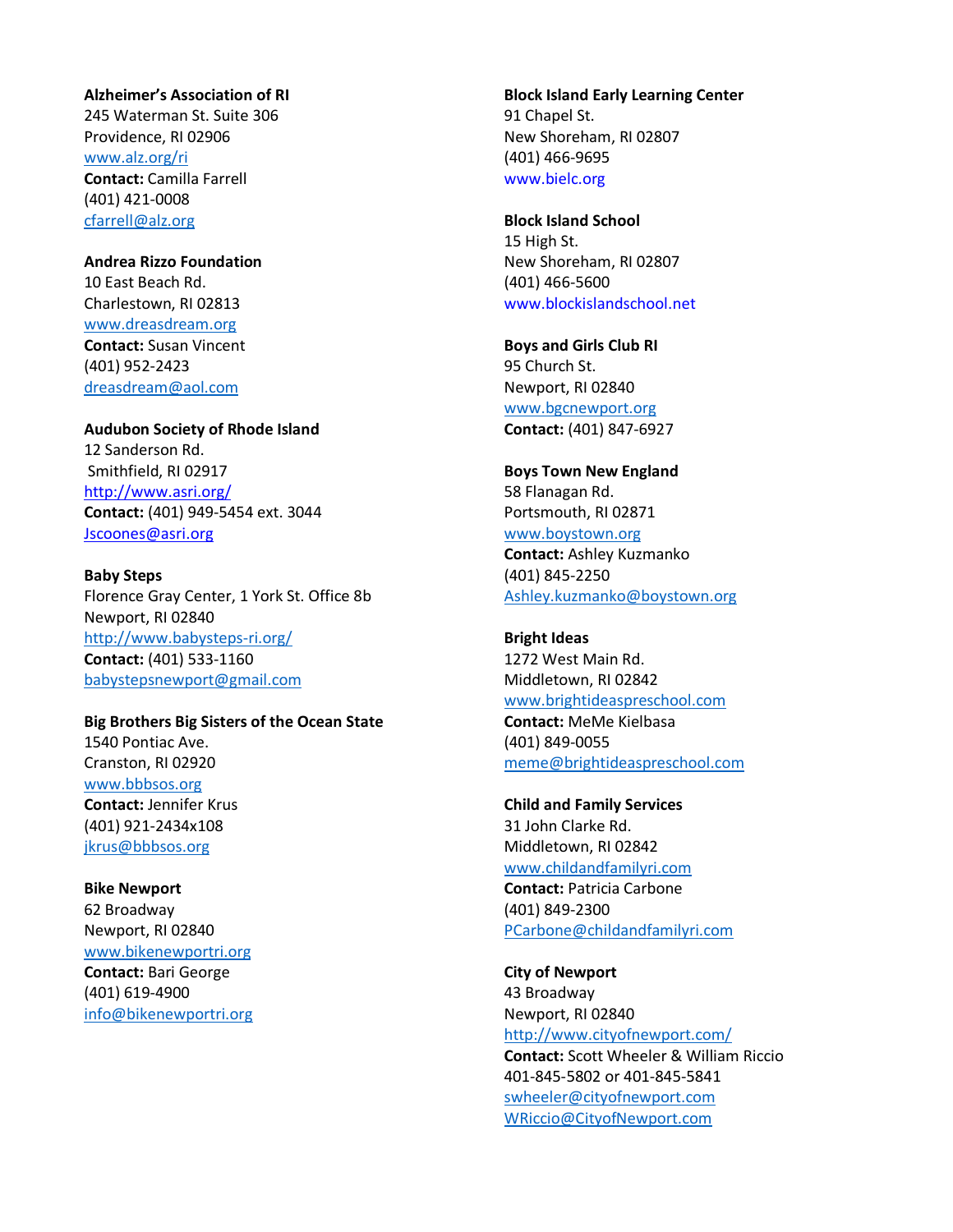# **Clean Ocean Access** 23 Johnnycake Hill Road Middletown, RI 02842 www.cleanoceanaccess.org **Contact:** Dave McLaughlin (401) 236-2561 dave.mclaughlin@cleanoceanaccess.org info@cleanoceanaccess.org

**Community Baptist Church Annex** 50 Dr. Marcus Wheatland Blvd. Newport, RI 02840 **Contact:** Pauline Moye Pauline@npthousing.org

**Confetti Foundation** 212 Old Airport Road Middletown, RI 02842 www.confettifoundation.org **Contact:** Stephanie Grimm (401) 619-4333 confettifoundation@gmail.com

**Daffodillion Project** Newport, RI 02840 www.daffodillion.com **Contact:** John Hirschboeck daffodillion@cox.net

**Donovan Manor** 19 Chapel Street Newport, RI 02840 https://www.newporthousing.org/contact-us/ **Contact:** Tom Sheehan (401) 924-0400 TCS55@icloud.com

**East Bay Community Action Program** 8 John H. Chafee Blvd. Newport, RI 02840 www.ebcap.org **Contact:** Dianne Farrar (401) 848-2160 dfarrar@ebcap.org

**East Greenwich Historical Cemetery Commission**  East Greenwich Cemetery East Greenwich, RI 02818 **Contact:** (401) 578-2079 Shawkes@eastersealsri.org

**Easter Seals RI** 213 Robinson Street Wakefield, RI 02879 http://www.easterseals.com/rhodeisland/ **Contact:** (401) 284-1000 Shawkes@eastersealsri.org

**Edward King House Senior Center Facility** 35 King St. Newport, RI 02840 www.edwardkinghouse.org **Contact:** Carmela Geer (401) 846-7426 info@edwardkinghouse.org

**Emmanuel Church** 42 Dearborn St. Newport, RI 02840 www.emmanuelnewport.org **Contact:** Dr. Anita Schell-Lambert (401) 847-0675 rector@emmanuelnewport.org

# **Forest Farm Health Care Center** 191 Forest Ave. Middletown, RI 02842 www.forestfarmhealthcare.com

**Contact:** Barbara Ellis-Voltiz (401) 847-2777x208

**Farm Fresh Rhode Island**  1005 Main Street Pawtucket, RI 02860 http://www.farmfreshri.org/ **Contact:** (401) 847-2777 Ext. 208

**Fort Adams Trust** 90 Fort Adams Dr. Newport, RI 02840 www.fortadams.org **Contact:** Robert McCormack (401) 841-0707x5 rmccormack@fortadams.org info@fortadams.org

**Friends of the Waterfront** P.O. Box 932 Newport, RI 02840 http://www.newportwaterfront.org/ **Contact:** Johanna Vietry Jvietry@cox.net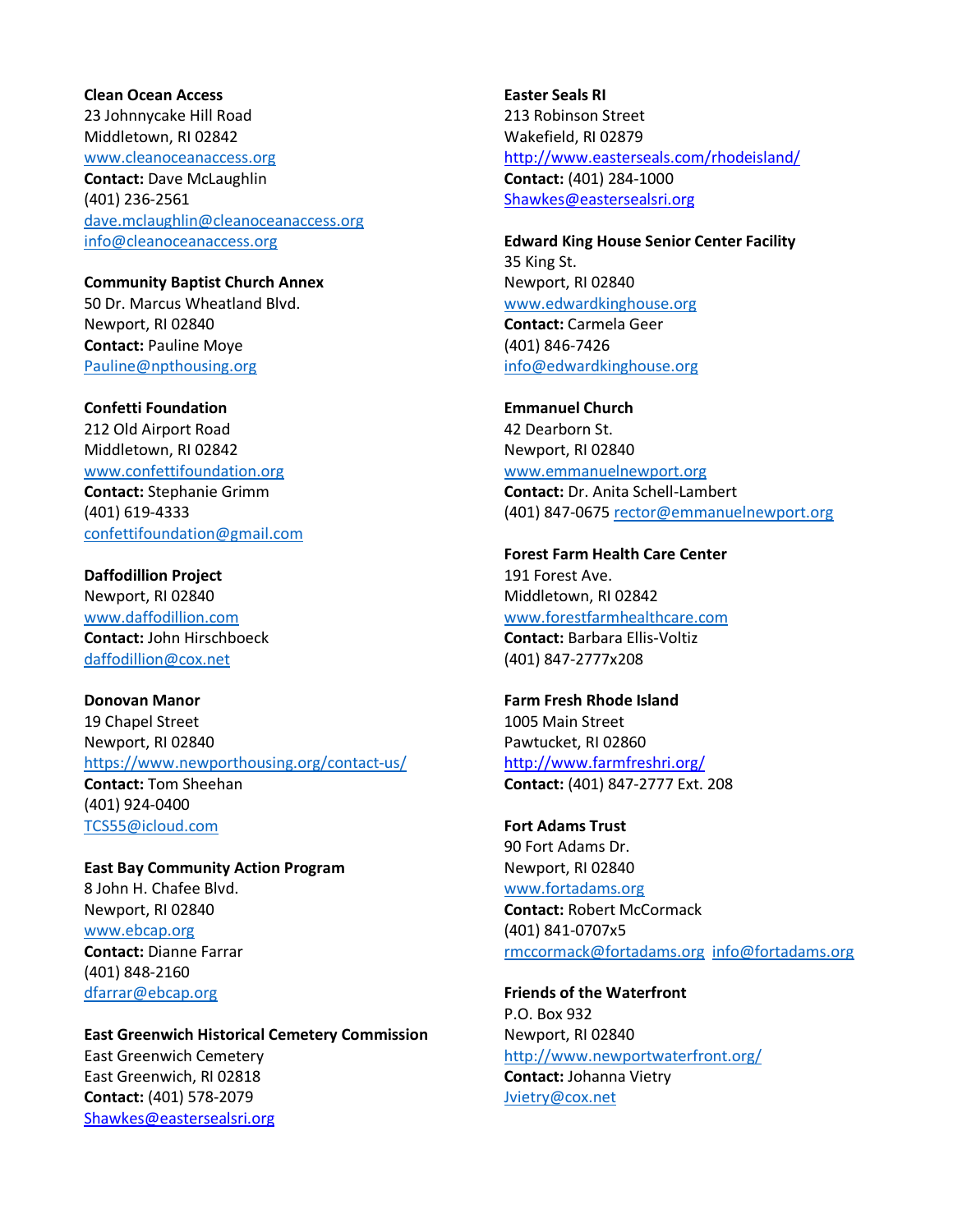**Friends of Touro Park**  142 Mill Street Newport, RI 02840 http://friendsoftouropark.snappages.com/home.ht m **Contact:** Jvietry@cox.net

**Gifts to Give, Inc.** http://www.giftstogive.org/ **Contact**: Jim Stevens & Nancy Collins 508-717-8715 ext.2201 Jim@GiftstoGive.org & nancy@giftstogive.org

**Girls on the Run RI**  PO Box 72787 Providence, RI 02907 www.gotrri.org **Contact:** (401) 433-9423 jacklyn.ohara@girlsontherun.org

**God's Community Garden** 200 Turner Rd. Middletown, RI 02842 www.pumcri.org/rhode-island-missions **Contact:** Linda Wood (401) 293-0136 lswwood@cox.net

**Grand Islander** 333 Green End Ave. Middletown, RI 02842 www.genesishccc.com/grandislander **Contact:** Lynn Cavanaugh (401) 849-7100 lynn.cavanaugh@genesishccc.com

**Gray Matter Marketing**  200 Highpoint Ave, Unit B5 Portsmouth, RI 02871 www.graymattermarketing.com **Contact:** Jon White 401-743-2292 jwhite@graymattermarketing.com

**Harbor Baptist Church (on BI)**  Water Street New Shoreham, RI 02807 http://www.harborchurchblockisland.org/ **Contact:** (401) 466-5940 HarborChurch1765@gmail.com

**Health Equity Zone (HEZ)**  114 Touro St. Newport, RI 02840 http://newporthealthequity.com/contact/ **Contact:** (401) 846-5263 jwalsh@wrcnbc.org; ndejesus@wrcnbc.org; amarandola@wrcnbc.org

**Heatherwood Nursing and Rehabilitation Center** 398 Bellevue Ave. Newport, RI 02840 www.heatherwoodnursing.com (401) 849-6600

**Housing Hotline** 10 Collins Street Newport, RI 02840 **Contact:** 401-845-4896

**Institute for the Study and Practice of Nonviolence** 265 Oxford St. Providence, RI 02905 https://nonviolenceinstitute.org/

**International Tennis Hall of Fame** 194 Bellevue Ave. Newport, RI 02840 www.tennisfame.com **Contact:** (401) 849-3990 / (401) 849-6053 newport@tennisfame.com

**IYRS School of Technology & Trades** 449 Thames St. #111 Newport, RI 02840 www.iyrs.edu **Contact:** (401) 848-5777 info@iyrs.edu

**James L. Maher Center** 906 Aquidneck Ave Middletown, RI 02842 www.mahercenter.org **Contact:** (401) 846-0340

**Jamestown Arts Center**  18 Valley St. Jamestown, RI 02835 http://www.jamestownartcenter.org/ **Contact:** (401) 560-0979 jess@jamestownartcenter.org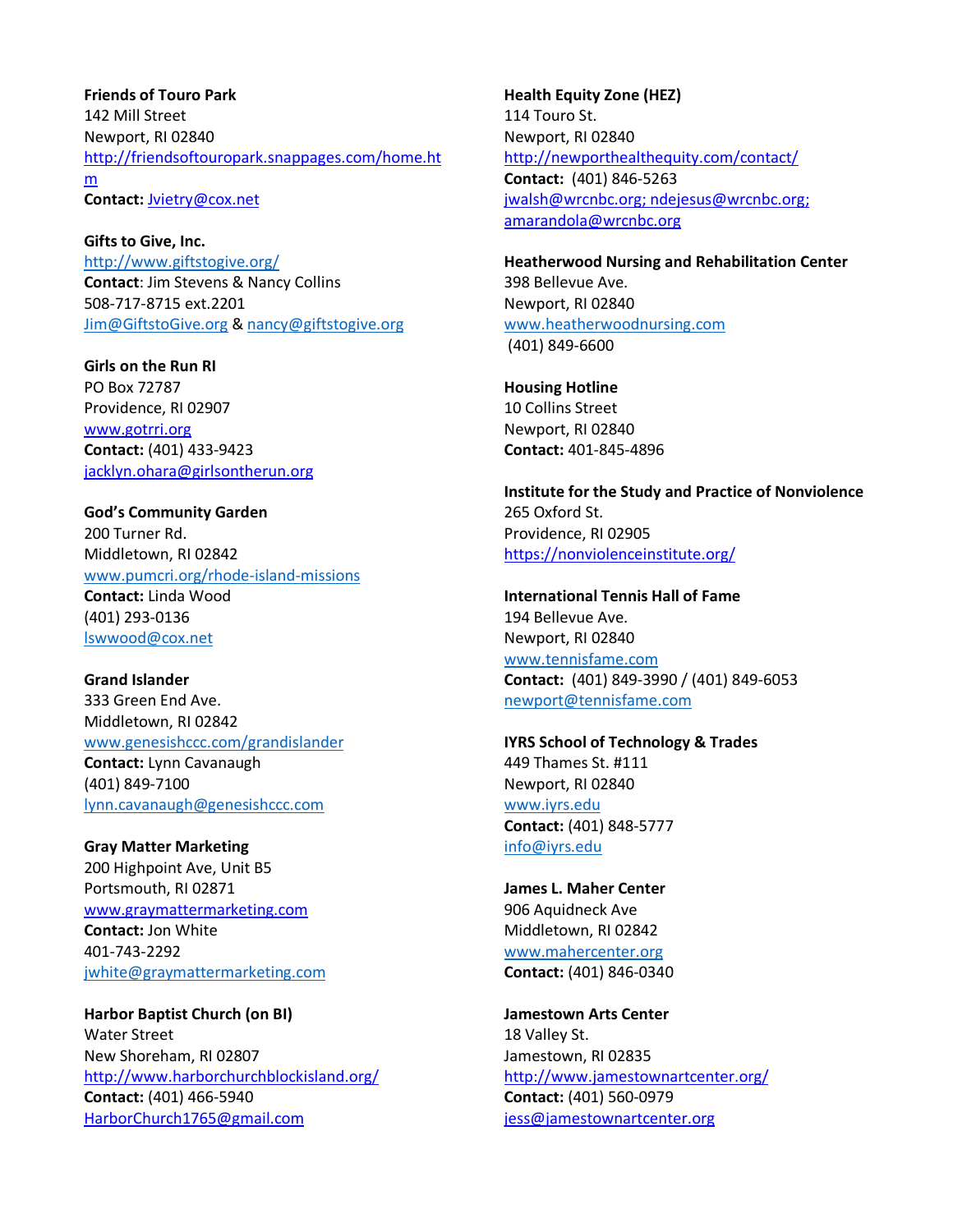**Jesus Savior Church** 509 Broadway Newport, RI 02840

**John Clarke Retirement and Nursing Center** 600 Valley Rd. Middletown, RI 02842 www.johnclarkeretirement.org **Contact:** (401) 846-0743

### **Learning Unlimited – Salve Regina University** 100 Ochre Point Ave. Newport, RI 02840

www.web.salve.edu/departments/edc/lu **Contact:** Michele Banks (401) 862-0403 Michele.banks@salve.edu

**Leukemia & Lymphoma Society** 1210 Pontiac Ave. Cranston, RI 02920 www.lls.org/aboutlls/chapters/ri **Contact:** (401) 943-8888

**Lucy's Hearth** 19 Valley Road Middletown, RI 02842 www.lucyshearth.org **Contact:** (401) 847-2021 info@lucyshearth.org

## **Martin Luther King Jr. Community Center**

20 Dr. Marcus Wheatland Blvd. Newport, RI 02840 www.mlkccenter.org **Contact:** Nancy Harten (401) 846-4828x103 nharten@mlkccenter.org

#### **McKinney Cooperative Shelter**

15 Meeting St. Newport, RI 02840 **Contact:** Ken Robinson (401) 846-6385 mks15@verizon.net

**Melville School** 1351 West Main Rd. Portsmouth, RI 02871 www.portmsouthschoolsri.net **Contact:** (401) 683-1650

**Middletown Senior Center** 650 Green End Ave. Middletown, RI 02842 www.middletownseniorcenter.org **Contact:** Chris Johnson (401) 849-8823 cjohnson@middletownri.com

**Mumford Manor** 39 Farewell St. Newport, RI 02840 **Contact:** (401) 849-8874

**My Brother's Keeper** P.O. Box 70273 North Dartmouth, MA 02747 www.mybrotherskeeper.org **Contact:** Josh Smith (774) 305-4577 jsmith@mybrotherskeeper.org

**Newport Art Museum** 76 Bellevue Ave. Newport, RI 02840 www.newportartmuseum.org **Contact:** (401) 848-8200

### **Newport County Community Mental Health Center** 127 Johnny Cake Hill Rd. Middletown, RI 02842 www.nccmhc.org

**Contact:** (401) 846-1213

#### **Newport County YMCA**

792 Valley Rd. Middletown, RI 02842 www.newportymca.org **Contact:** (401) 848-8521 info@newportymca.org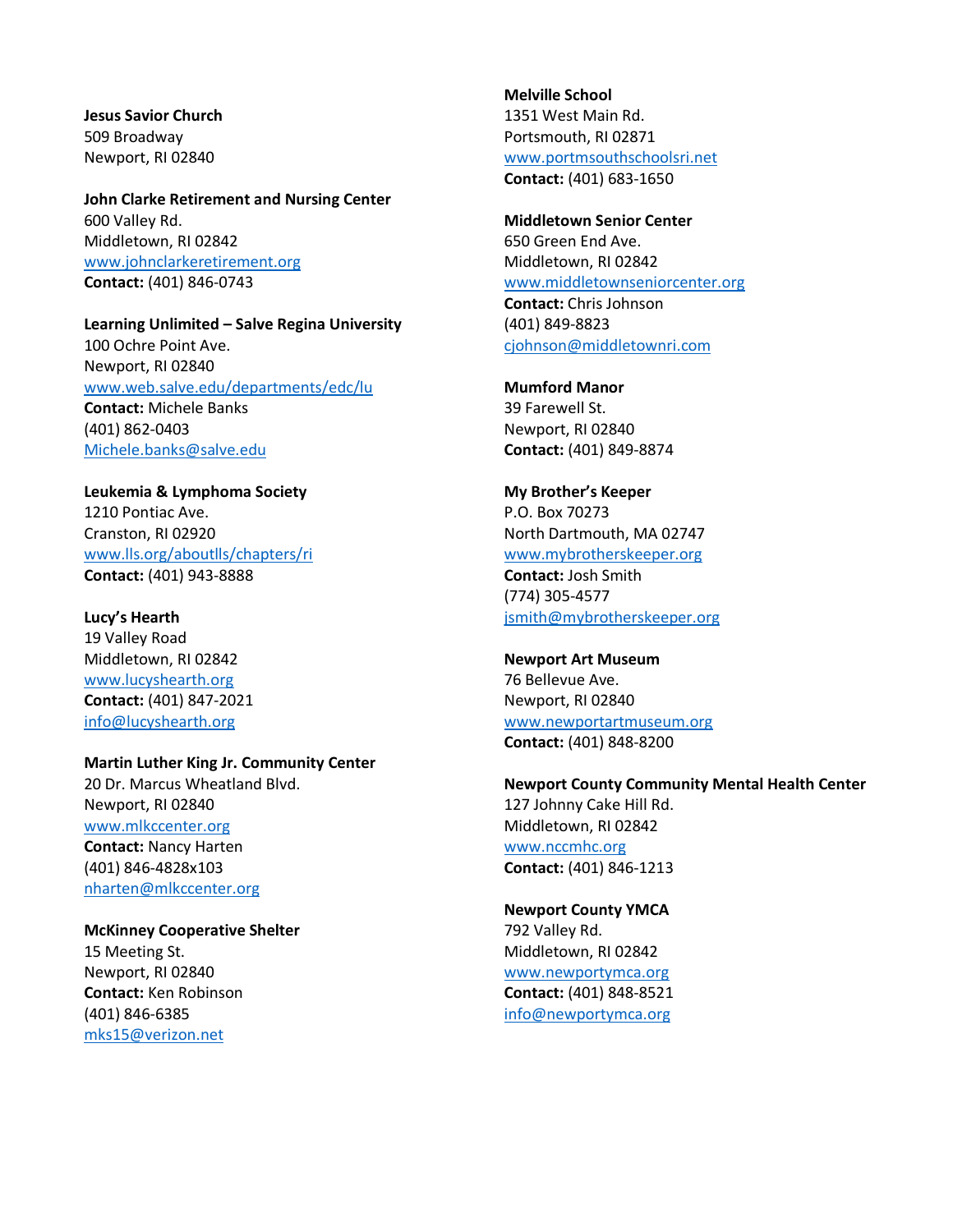**Newport Family & Child Opportunity Zone** 437 Broadway Newport, RI 02840 www.newportrischools.org **Contact:** (401) 845-8579

**NewportFILM** 174 Bellevue Ave, Suite 314 Newport, RI 02840 https://www.newportfilm.com/ **Contact:** Info@NewportFilm.com

**Newport Housing Authority** 120B Hillside Avenue Newport, RI 02840 **Contact:** Tammy Nelson (401) 847-0185 Ex. 1007 TNelson@npthousing.org

**Newport Hospital** 11 Friendship St. Newport, RI 02840 www.newporthospital.org **Contact:** Lisa Coble (401) 845-1635 / (401) 846-6400 (Main) lcoble@lifespan.org

**Norman Bird Sanctuary** 583 Third Beach Rd. Middletown, RI 02842 www.normanbirdsanctuary.org **Contact:** Lesley Muir, (401) 846-2577 lmuir@normanbirdsanctuary.org

**Ocean View Foundation (on BI)**  Behind Harbor Church New Shoreham, RI 02807 http://www.oceanviewfoundation.org/ **Contact:** (401) 595- 7055 Kim Gaffett@Gmail.com

**Pell Elementary School** 35 Dexter St Newport, RI 02840 http://www.npsri.net/pell (401)842-1925 Ext. 3 RebekahGomez@NPSRI.Net; Taylorfrazier@npsri.net; Jamoyaridgell@npsri.net **Potter League for Animals** 87 Oliphant Lane Middletown, RI 02842 www.potterleague.org **Contact:** Gail Lawson (401) 846-8276 GailL@potterleague.org

**Preservation Society of Newport County** 424 Bellevue Avenue Newport, RI 02840 http://www.newportmansions.org/ **Contact: Donna Dunn** (401) 847-1000 Ext. 126 DDunn@newportmansions.org

**Rebuilding Together Greater Newport** P.O. Box 748 Newport, RI 02840 www.rebuildingnewport.org **Contact:** Susan McCoy (401) 847-0179

macnewport@aol.com

**Redwood Library and Athenaeum** 50 Bellevue Ave. Newport, RI 02840 www.redwoodlibrary.org **Contact:** (401) 847-0292

**Rhode Island Blood Center**  405 Promenade St. Providence, RI 02908 **Contact:** (401) 248-5722 Hrobenhymer@ribc.org

**Rhode Island East Bay Habitat for Humanity** P.O. Box 835 Newport, RI 02840 www.habitateastbayri.org **Contact:** (888) 270-5274

**Rhode Island Food Bank** 200 Niantic Avenue Providence, RI 02907 http://www.rifoodbank.org/

**Contact:** Jeanne Hebert 401-942-6325 jhebert@rifoodbank.org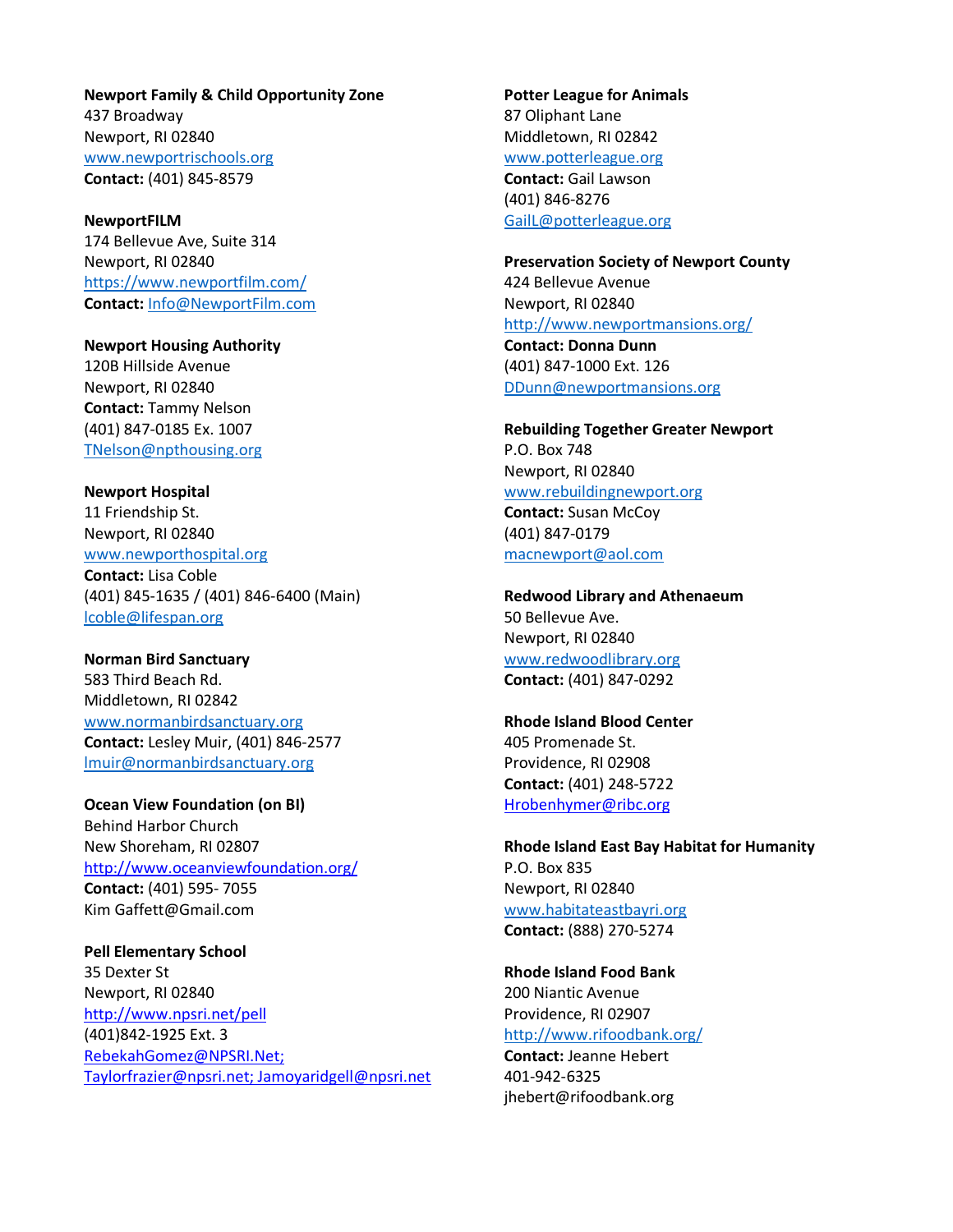**RhodySquash (out of Thompson Middle School)** 270 Bellevue Ave Newport, RI 02840 www.rhodysquash.org **Contact:** (505) 629-5454 RHODYSQUASH@GMAIL.COM

**Rhode Races and Events** http://runri.us/ **Contact: Karen Zyons** 401-427-7764 karen@rhoderaces.us

**Rose Island Lighthouse Foundation** P.O. Box 1419 Newport, RI 02840 www.roseislandlighthouse.org **Contact:** Chris Papp, Cathy Horridge (401) 847-4242 cjpapp@hotmail.com or cathy@roseisland.org

**Sail Newport** 60 Fort Adams Dr. Newport, RI 02840 www.sailnewport.org **Contact:** (401) 846-1983 info@sailnewport.org

**St. Clare Home** 309 Spring St. Newport, RI 02840 www.stclarenewport.org **Contact:** (401) 849-3204

**St. Elizabeth Manor** 1 Dawn Hill Rd. Bristol, RI 02809 www.stelizabethcommunity.org **Contact:** (401) 253-2300 Ext. 156 kfenton@stelizabethcommunity.org

**St. Joseph's Church** 5 Mann Ave. Newport, RI 02840 www.stjosephsnewport.org **Contact:** (401) 847-0065

**St. Mary's Church/ Soup Kitchen** Newport, RI 02840 **Contact:** evkrisvon@aol.com

**St. Mary's Home for Children** 420 Fruit Hill Ave North Providence, RI 02911 **Contact**: (401) 353-3900 Ext. 380 knatareno@smhfc.org

**St. Paul's United Methodist Church** 12 Marlborough St. Newport, RI 02840 www.stpaulsumcnewportri.com **Contact:** (401) 846-0966

**St. Peter's Lutheran Church** 525 Broadway Newport, RI 02840 **Contact**: pastorstpertersri@gmail.com

**St. Vincent's Home** 2425 Highland Ave. Fall River, MA 02720 www.stvincentshome.org **Contact:** (508) 679-8511 info@stvincentshome.org

**Salvation Army** 51 Memorial Blvd. Newport, RI 02840 www.salvationarmy.org **Contact:** (401) 846-3234

**Save the Bay** 175 Memorial Blvd. Newport, RI 02840 www.savebay.org **Contact:** July Lewis (401) 324-6020 / (401) 272-3540x103 jlewis@savebay.org

**South County Habitat for Humanity** PO Box 68 Shannock, RI 02875 http://www.habitatprov.org/site/index.php **Contact**: (401) 213-6711 Courtney@SouthCountyHabitat.org